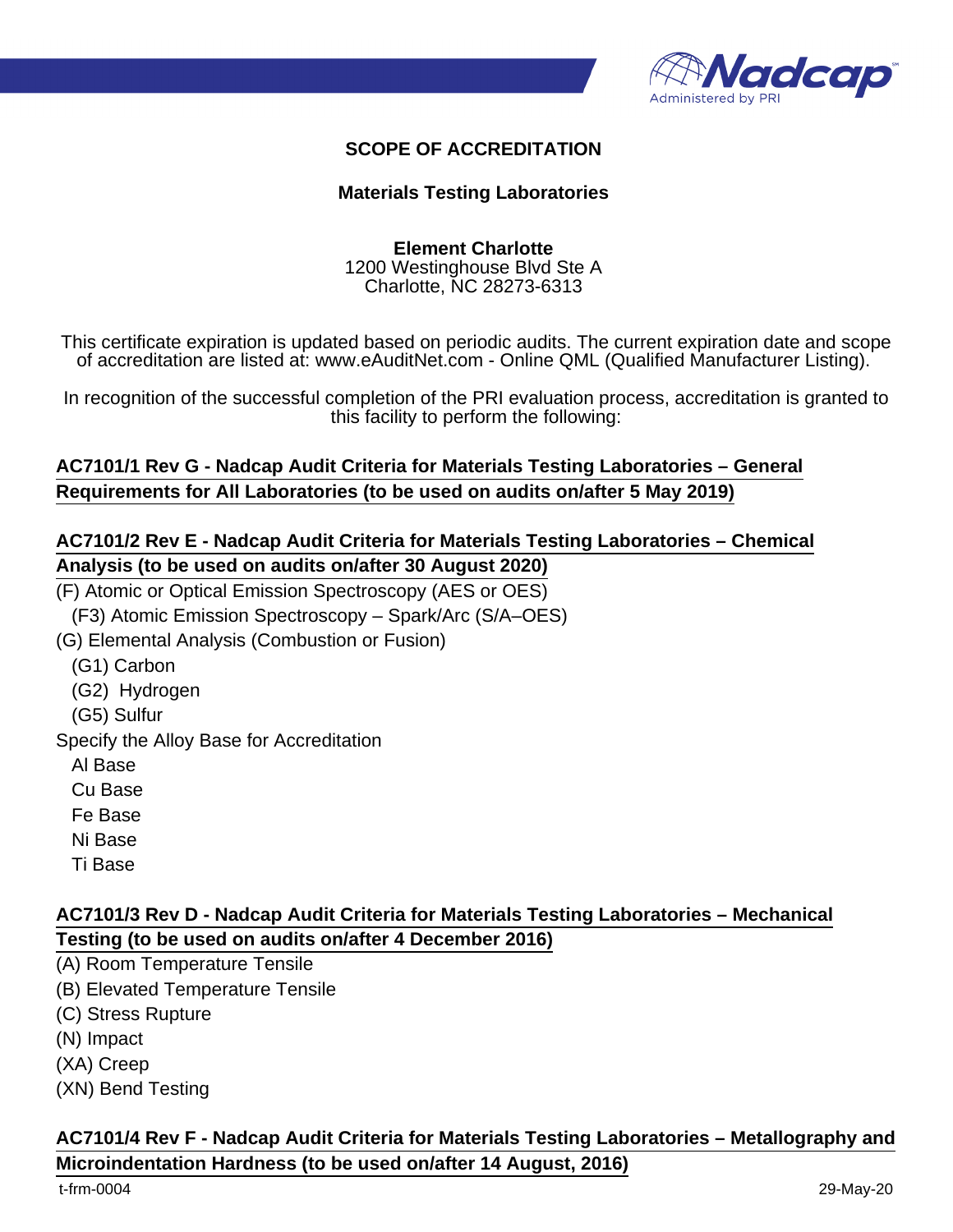Element Charlotte #2 Charlotte, NC

- (L0) Metallographic Evaluation
- (L1) Microindentation (Interior)
- (L10) Near Surface Examinations Carburization / Decarburization
- (L11) Grain Size
- (L12) Inclusion Rating
- (L13) Replication
- (L2) Near Surface Examinations Alloy Depletion
- (L3) Near Surface Examinations Oxidation/Corrosion
- (L5) Near Surface Examinations Microindentation (Surface–Case Depth)
- (L7) Near Surface Examinations IGA, IGO
- (L8) Near Surface Examinations Alpha Case: Wrought Titanium
- (XL) Macro Examination

## **AC7101/5 Rev D - Nadcap Audit Criteria for Materials Testing Laboratories – Hardness Testing (Macro) (to be used on audits on/after 22 March 2015)**

(M1) Brinell Hardness

(M2) Rockwell Hardness

#### **AC7101/6 Rev D - Nadcap Audit Criteria for Materials Testing Laboratories – Corrosion (to be used on/after 1 July 2018)**

(Q1) Detecting susceptibility to intergranular attack in austenitic stainless steel

- (Q1–1) Oxalic Acid Etch Test
- (Q1–4A) Copper–Copper Sulfate– 16% Sulfuric Acid Test "Strauss test" (bend test)

## **AC7101/7 Rev D - Nadcap Audit Criteria for Materials Testing Laboratories – Mechanical Testing Specimen Preparation (to be used on audits on/after 15 May 2016)**

- (Z) Standard Specimen Machining
- (Z1) Low Stress Grinding
- (Z2) Low Stress Grinding and Polishing
- (Z3) Cast Specimens
- (Z4) Special Preparation

## **AC7101/9 Rev C - Nadcap Audit Criteria for Materials Testing Laboratories – Specimen Heat Treating (to be used on/after15 January 2017)**

## **AC7110/13 Rev B - Nadcap Audit Criteria for Evaluation of Welds to be used ON OR AFTER 5 MAY 2013**

NOTE: IF YOU ARE SELECTING THE AC7110/13 CHECKLIST YOU MUST ALSO SELECT AC7101/4 – Nadcap Audit Criteria for Materials Testing Laboratories – Metallography and Microhardness. You must also select AC7110/13S

Supplement A – Metallurgical Evaluation of Welder / Welding Operator Qualifications (identify if this